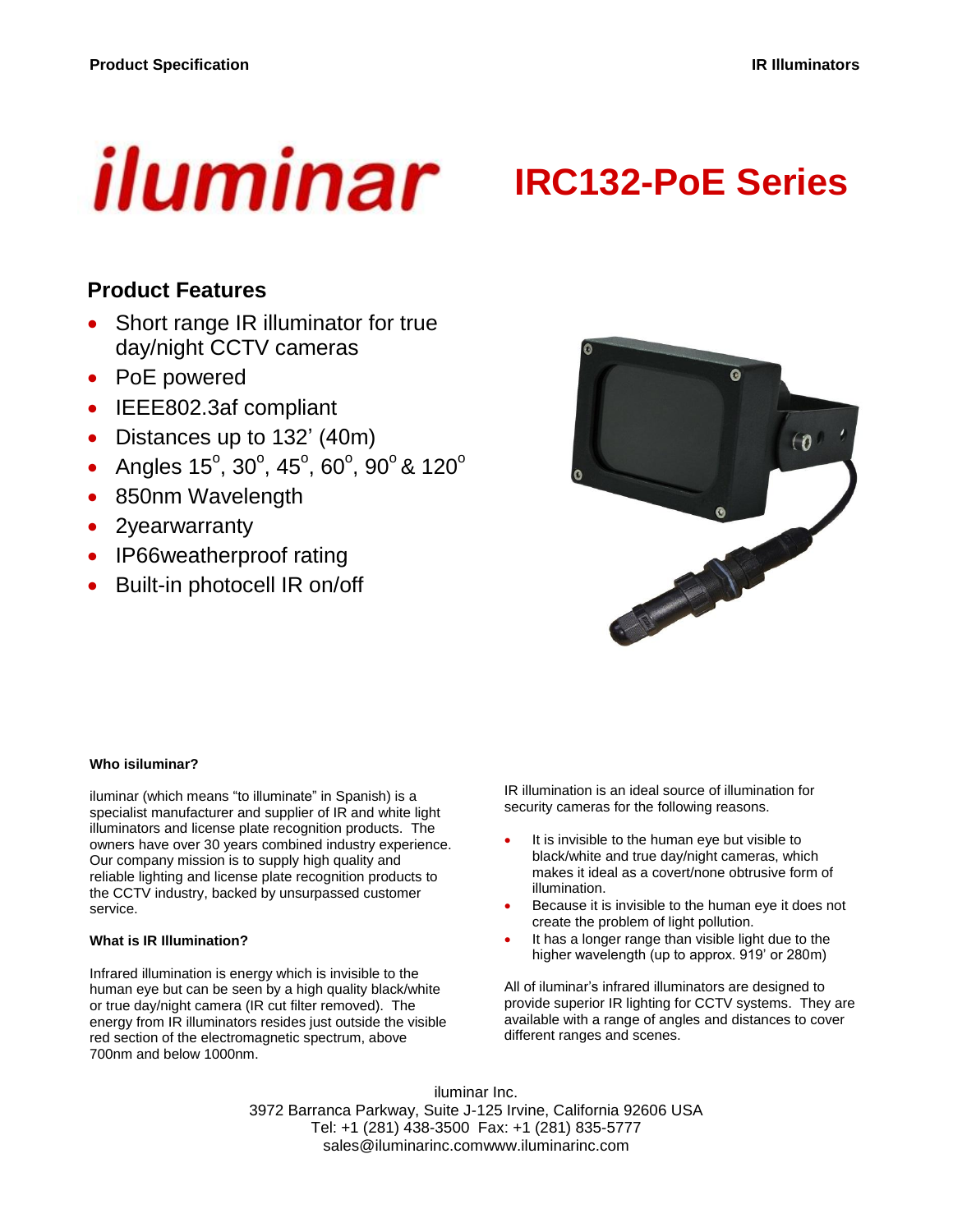Supplied with an IP66 rating, the IRC Seriesare vandal proof and are designed for indoor&outdoor use. The tempered glass panel and die cast aluminum housing **Models**

provide protection from the harshest weather conditions .<br>and rapid temperature variations (-58<sup>°</sup>F to 140<sup>°</sup>F).

| <b>Model Number</b>    | Wavelength | Angle        | <b>Distance of Illumination</b> |                 |  |
|------------------------|------------|--------------|---------------------------------|-----------------|--|
| <b>IRC132-A15-PoE</b>  | 850nm      | $15^\circ$   | 132'                            | 40m             |  |
| <b>IRC132-A30-PoE</b>  | 850nm      | $30^\circ$   | 99'                             | 30 <sub>m</sub> |  |
| <b>IRC132-A45-PoE</b>  | 850nm      | $45^\circ$   | 66'                             | 20 <sub>m</sub> |  |
| <b>IRC132-A60-PoE</b>  | 850nm      | $60^{\circ}$ | 36'                             | 11 <sub>m</sub> |  |
| <b>IRC132-A90-PoE</b>  | 850nm      | $90^{\circ}$ | 26'                             | 8m              |  |
| <b>IRC132-A120-PoE</b> | 850nm      | $120^\circ$  | 20'                             | 6m              |  |

\* Viewing distance tested using Sony 1/3" CCD camera with 0.01lux. To achieve the distance needed, please pay attention to your camera and lens specifications prior to purchase. IR illuminators require true day/night camera with mechanical IR cut filter. Distances realized may vary due to different camera and lens specifications.

### **General**

| Electronics                  | High efficiency surface<br>mount high power LED's<br>with advanced current<br>limited integral control<br>circuitry |                              | <b>Electrical</b>                          |                                                                         |                                                                                                |  |
|------------------------------|---------------------------------------------------------------------------------------------------------------------|------------------------------|--------------------------------------------|-------------------------------------------------------------------------|------------------------------------------------------------------------------------------------|--|
| Number of SMT LED's          | 6                                                                                                                   | Input Voltage<br>Consumption |                                            |                                                                         | Power over Ethernet<br>(PoE) IEEE.802.3af<br>standard                                          |  |
| Construction                 | Robust high quality<br>aluminum extrusion                                                                           |                              |                                            |                                                                         |                                                                                                |  |
| Front window                 | Tempered glass panel                                                                                                |                              |                                            |                                                                         | 12W                                                                                            |  |
| Finish                       | Black powder coated                                                                                                 |                              | Wavelength                                 |                                                                         |                                                                                                |  |
| PoE Cable                    | IP66 rated RJ45 jack and<br>Cat.5e                                                                                  |                              | Standard (A)                               |                                                                         | 850nm (semi-covert)<br>Faint red glow visible on<br>the illuminator only (no<br>visible light) |  |
| <b>Operating Temperature</b> | $-40^{\circ}$ to 122 $^{\circ}$ F<br>$(-40^{\circ}$ to 50 $^{\circ}$ C)                                             |                              |                                            |                                                                         |                                                                                                |  |
| Weight                       | 2.2lbs (1.0Kg)                                                                                                      |                              | <b>Certifications</b>                      |                                                                         |                                                                                                |  |
| Mount                        | Black powder coated                                                                                                 |                              |                                            |                                                                         |                                                                                                |  |
|                              | stainless steel wall mount.<br>Adjustable via M6 Allen<br>key (included)                                            | Safety                       | EN60598:2004<br>EN60825-1                  |                                                                         | <b>Electrical Safety</b><br>Laser Eye Safety                                                   |  |
| <b>Dimensions</b>            | 4.33" x 3.35" x 3.46"<br>$(110 \times 85 \times 88$ mm)                                                             | IP                           | IP66 in accordance with EN60529:1992       |                                                                         |                                                                                                |  |
|                              |                                                                                                                     | <b>EMC</b>                   | EN61000, FCC part 15.107<br>15.108 Class B |                                                                         |                                                                                                |  |
|                              |                                                                                                                     | WEEE                         |                                            | Waste Electrical & Electronic Equipment<br>European directive 202/96/EC |                                                                                                |  |

iluminar Inc. 3972 Barranca Parkway, Suite J-125 Irvine, California 92606 USA Tel: +1 (281) 438-3500 Fax: +1 (281) 835-5777 sales@iluminarinc.comwww.iluminarinc.com